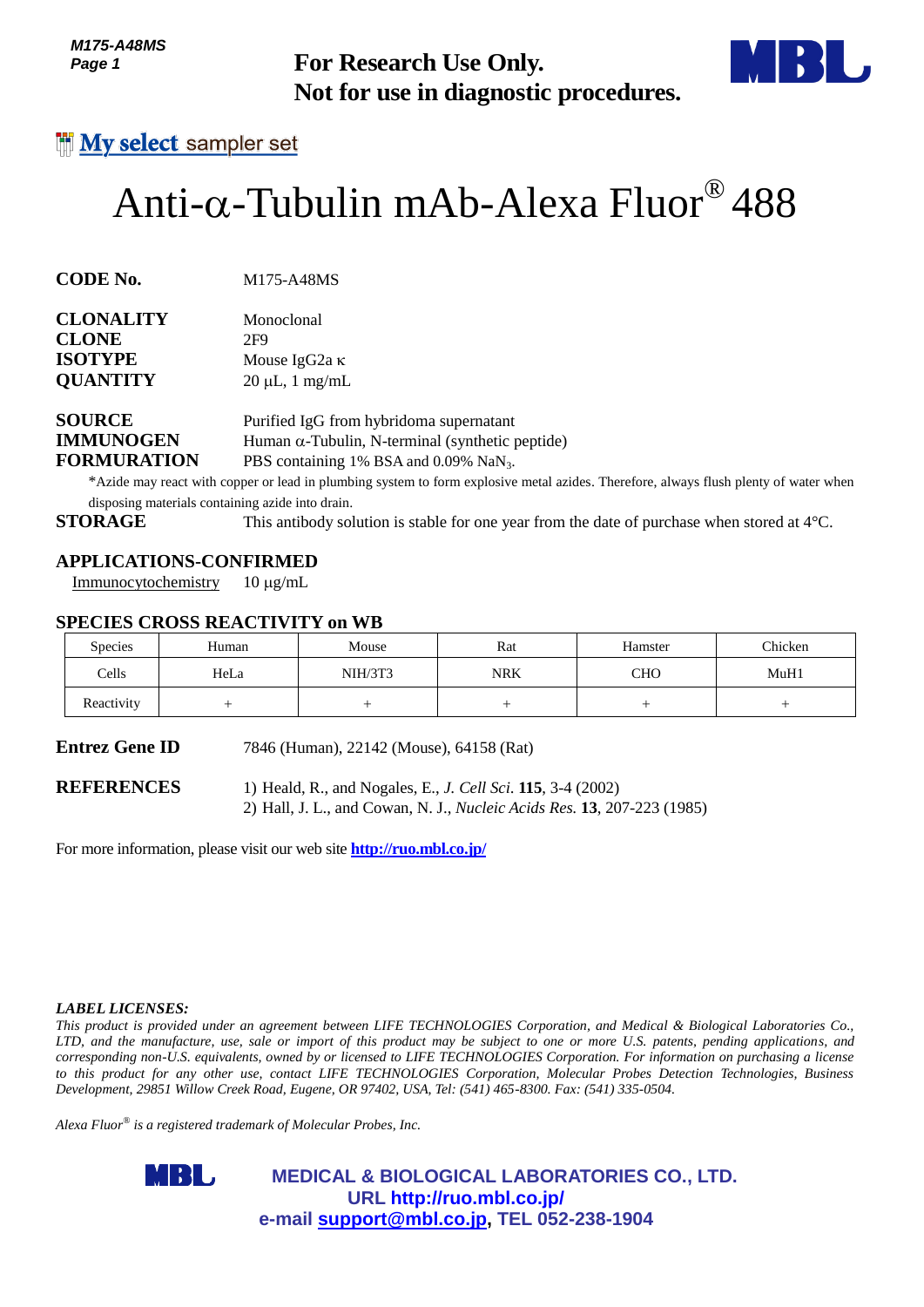#### **RELATED PRODUCTS**

M175-3 Anti- $\alpha$ [-Tubulin mAb](http://ruo.mbl.co.jp/dtl/A/M175-3/) (2F9) M175-A48 Anti- $\alpha$ -Tubulin mAb-Alexa Fluor $^{\circ}$  488 (2F9) M175-A59 Anti- $\alpha$ -Tubulin mAb-Alexa Fluor® 594 (2F9) M175-A64 Anti- $\alpha$ -Tubulin mAb-Alexa Fluor® 647 (2F9)  $PM054$  Anti- $\alpha$ [-Tubulin pAb](http://ruo.mbl.co.jp/dtl/A/PM054/)  $PM054-7$  Anti- $\alpha$ [-Tubulin pAb-HRP-DirecT](http://ruo.mbl.co.jp/dtl/A/PM054-7/) M176-3 Anti-EEA1 mAb (3C10) M176-A48 Anti-EEA1 mAb-Alexa Fluor® 488 (3C10) M176-A59 Anti-EEA1 mAb-Alexa Fluor® 594 (3C10) M176-A64 Anti-EEA1 mAb-Alexa Fluor® 647 (3C10) PM062 Anti-EEA1 pAb M178-3 Anti-Calnexin mAb (4F10) M178-A48 Anti-Calnexin mAb-Alexa Fluor® 488 (4F10) M178-A59 Anti-Calnexin mAb-Alexa Fluor® 594 (4F10) M178-A64 Anti-Calnexin mAb-Alexa Fluor® 647 (4F10) PM060 Anti-Calnexin pAb M181-3 Anti-KDEL mAb (1D5) PM059 Anti-KDEL pAb M179-3 Anti-GM130 mAb (5G8) M179-A48 Anti-GM130 mAb-Alexa Fluor® 488 (5G8) M179-A59 Anti-GM130 mAb-Alexa Fluor® 594 (5G8) M179-A64 Anti-GM130 mAb-Alexa Fluor® 647 (5G8) PM061 Anti-GM130 pAb PM063 Anti-COX4 pAb PM064 Anti-Lamin B1 pAb D115-3 Anti-CENP-A (Human) mAb (3-19) PD030 [Anti-CENP-C \(Human\) pAb](http://ruo.mbl.co.jp/dtl/A/PD030/) K0171-3 Anti-CENP-E (Human) mAb (1H12) PD031 [Anti-CENP-H](http://ruo.mbl.co.jp/dtl/A/PD030/) (Human) pAb PD032 Anti-CENP-I (hMis6) [\(Human\) pAb](http://ruo.mbl.co.jp/dtl/A/PD032/) D282-3 Anti-CENP-K [\(ICEN37\) \(Human\) mAb](http://ruo.mbl.co.jp/dtl/A/D282-3/) (46F1) PD018 Anti-CENP-K (ICEN37) (Human) pAb D283-3 [Anti-CENP-L \(ICEN33\) \(Human\) mAb](http://ruo.mbl.co.jp/dtl/A/D283-3/) (27E10) D284-3 [Anti-CENP-M \(ICEN39\) \(Human\) mAb](http://ruo.mbl.co.jp/dtl/A/D284-3/) (23F6) D285-3 [Anti-CENP-N \(ICEN32\) \(Human\) mAb](http://ruo.mbl.co.jp/dtl/A/D285-3/) (22F4) PD020 Anti-CENP-O (Chicken) pAb D286-3 [Anti-CENP-T \(ICEN22\) \(Human\) mAb](http://ruo.mbl.co.jp/dtl/A/D286-3/) (42F10) PD019 Anti-CENP-50 (Human) pAb D288-3 Anti-MgcRacGAP (Human) mAb (5G5) PM036 Anti-LC3 pAb [WB, IP, IC, IHC, FCM] M152-3 Anti-LC3 mAb (4E12) [WB, IP, IC, FCM, EM] M186-3 Anti-LC3 mAb (8E10) [WB] PD014 Anti-LC3 pAb [WB] PD015 Anti-LC3 pAb [IC] PM046 Anti-LC3 pAb [WB, IC] M115-3 Anti-LC3 mAb (51-11) [WB] PM040 [Anti-Atg16L pAb](http://ruo.mbl.co.jp/dtl/A/PM040/)

M150-3 [Anti-Atg16L mAb](http://ruo.mbl.co.jp/dtl/A/M150-3/) (1F12)

WB: Western blotting IP: Immunoprecipitation IC: Immunocytochemistry IHC: Immunohistochemistry FCM: Flow cytometry EM: Immuno-electron microscopy

Other related antibodies and kits are also available. Please visit our website at<http://ruo.mbl.co.jp/>